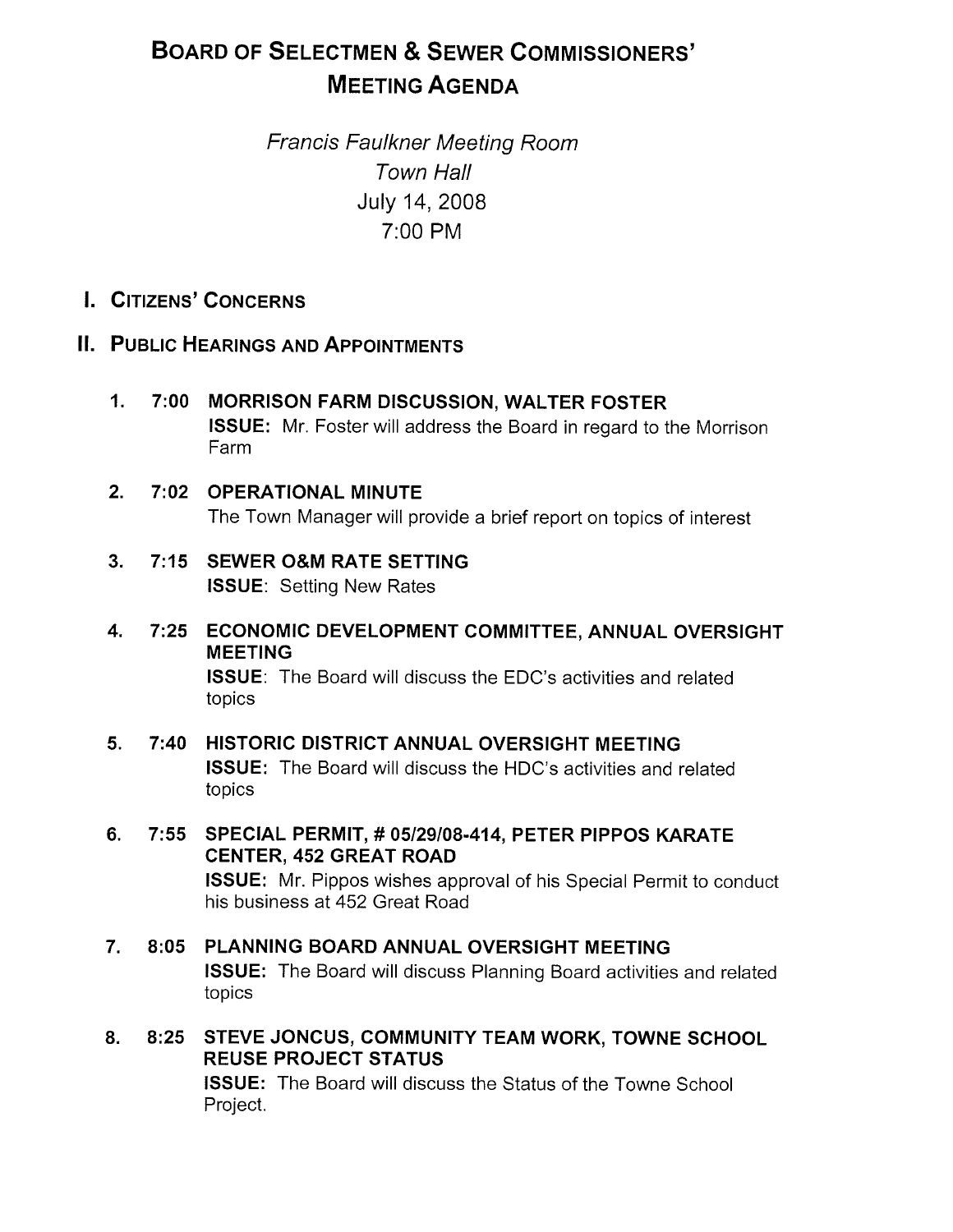- 9. 8:40 BONNIE BIOCHI, METHODS MACHINERY, FORMER SOMERVILLE LUMBER SITE, MAIN STREET ISSUE: Ms. Biochi, Regional Director of the Mass State Office of Business Development will be attending to speak about Methods Machine Tools and incentives
- 10. 9:00 COMMON VICTUALLER LICENSE, 59 GREAT ROAD, BELLA FAMIGLIA RESTAURANT, JOSEPH MOTZI, MANAGER ISSUE: The applicant is requesting a Common Victualler License for his proposed restaurant
- 11. 9:10 FULL LIQUOR LICENSE AS A COMMON VICTUALLER, 59 GREAT ROAD, BELLA FAMIGLIA RESTAURANT, JOSEPH MOTZI, MANAGER ISSUE: The applicant is requesting a Full Liquor License for his proposed restaurant
- 12. 9:20 275<sup>TH</sup> ANNIVERSARY OF THE TOWN OF ACTON ISSUE: Public session to determine date of the Celebration

# III. SELECTMEN'S BUSINESS

13. ALG UPDATE

(No Materials)

- 14. CITIZENS PETITION DISCUSSION Enclosed please find materials in the subject regard, for Board consideration
- 15. OTHER BUSINESS
- V. TOWN MANAGER'S REPORT
- V. CONSENT AGENDA
	- 16. HARRIS STREET DRAINAGE EASEMENT DOCUMENTS FOR EXECUTION BY THE BOARD OF SELECTMEN Enclosed please find materials in the subject regard, for Board consideration
	- 17. NATIONAL GRID GAS MAIN PETITION TO INSTALL GAS MAINS ON SUMMER STREET AT SPRING FARM CIRCLE SUBDIVISION Enclosed please find materials in the subject regard, for Board consideration
	- 18. ACTON HOUSING AUTHORITY REGULATORY AGREEMENTS FOR THE THREE HOUSING UNITS PURCHASED BY THE HOUSING AUTHORITY AT WILLOW STREET AND TWO AT SOMERSET HILLS CONDOMINIUMS

Enclosed please find materials in the subject regard, for Board consideration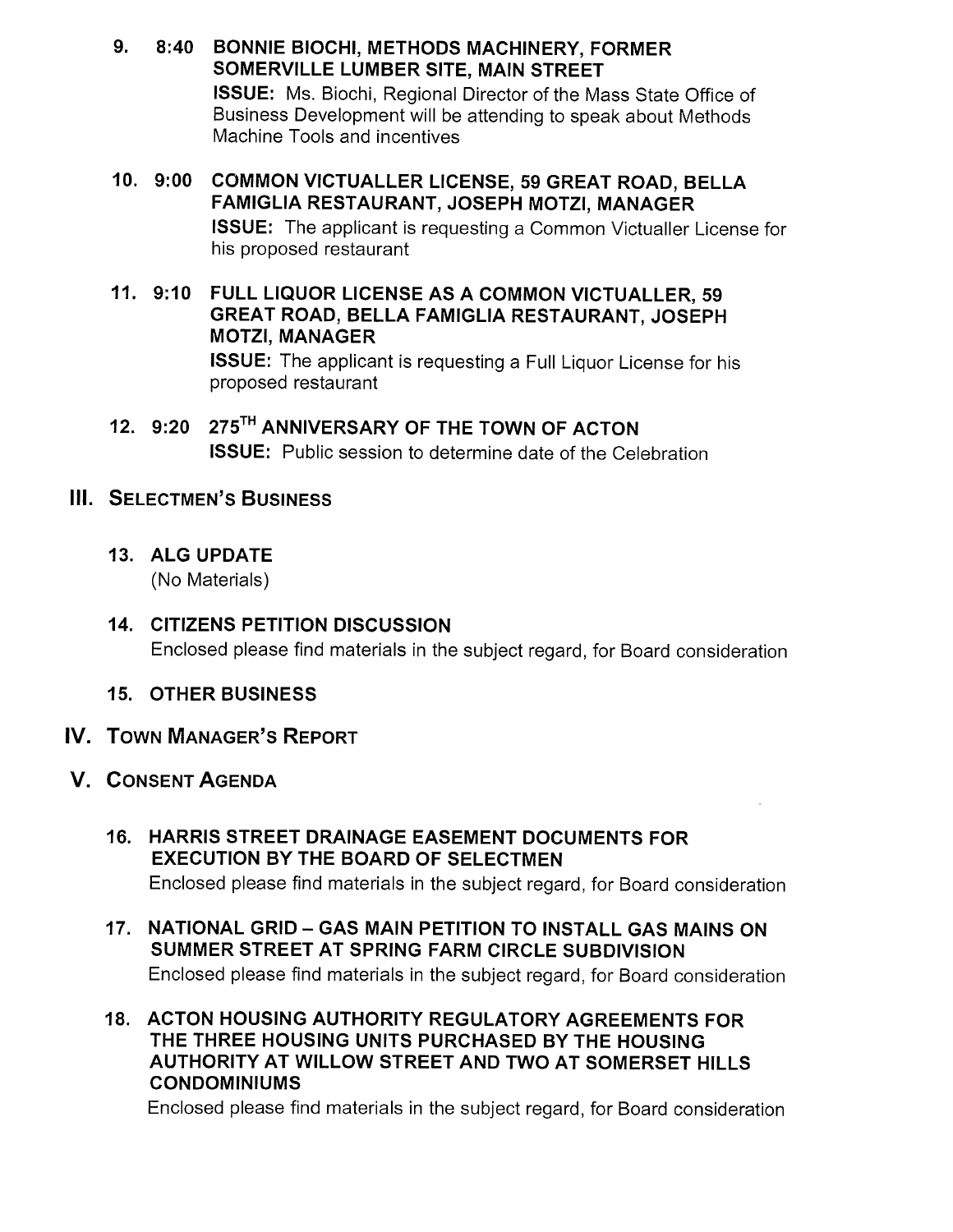- 19. DRAFT THANK YOU LETTER TO THE SPONSOR OF THE SELECTMEN'S CONCERT AT NARA PARK Enclosed please find materials in the subject regard, for Board consideration
- 20. DRAFT LETTER TO THE MBTA REGARDING PEDESTRIAN GATES AT RAILROAD CROSSINGS

Enclosed please find materials in the subject regard, for Board consideration

- 21. DRAFT LETTER TO LEGISLATORS REGARDING MBTA FUNDING Enclosed please find materials in the subject regard, for Board consideration
- 22. DRAFT SIDEWALK COMMITTEE CHARTER AND PROPOSED WEB PAGE

Enclosed please find materials in the subject regard, for Board consideration

23. COMMITTEE APPOINTMENT, RAY YACOUBY, ASSOCIATE MEMBER, PLANNING BOARD, TERM TO EXPIRE 6/30/09

Enclosed please find materials in the subject regard, for Board consideration

- 24. COMMITTEE APPOINTMENT, LEIGH DAVIS HONN, ASSOCIATE MEMBER OF THE PLANNING BOARD, TERM TO EXPIRE 6/30/09 Enclosed please find materials in the subject regard, for Board consideration
- 25. CONFIDENTIAL REQUEST FOR A FEE WAIVER AT NARA BEACH Enclosed please find Confidential materials in the subject regard, for Board consideration
- 26. CONFIDENTIAL REQUEST FOR A REDUCED FEE AT NARA'S YOUTH PROGRAM

Enclosed please find Confidential materials in the subject regard, for Board consideration

- 27. ACTON FAMILY NETWORK SEPTEMBER 20, 2008 TAG SALE Enclosed please find materials in the subject regard, for Board consideration
- 28. LION'S ANNUAL TOWN FAIR AUGUST 13 17 Enclosed please find materials in the subject regard, for Board consideration
- 29. ONE DAY LIQUOR LICENSE REQUEST AT NARA PARK FOR TSOIL, KOBUS & ASSOCIATES COMPANY SUMMER OUTING Enclosed please find materials in the subject regard, for Board consideration
- 30. ONE DAY LIQUOR LICENSE REQUEST AT NARA PARK, CIENA CORPORATION, COMPANY OUTING

Enclosed please find materials in the subject regard, for Board consdieration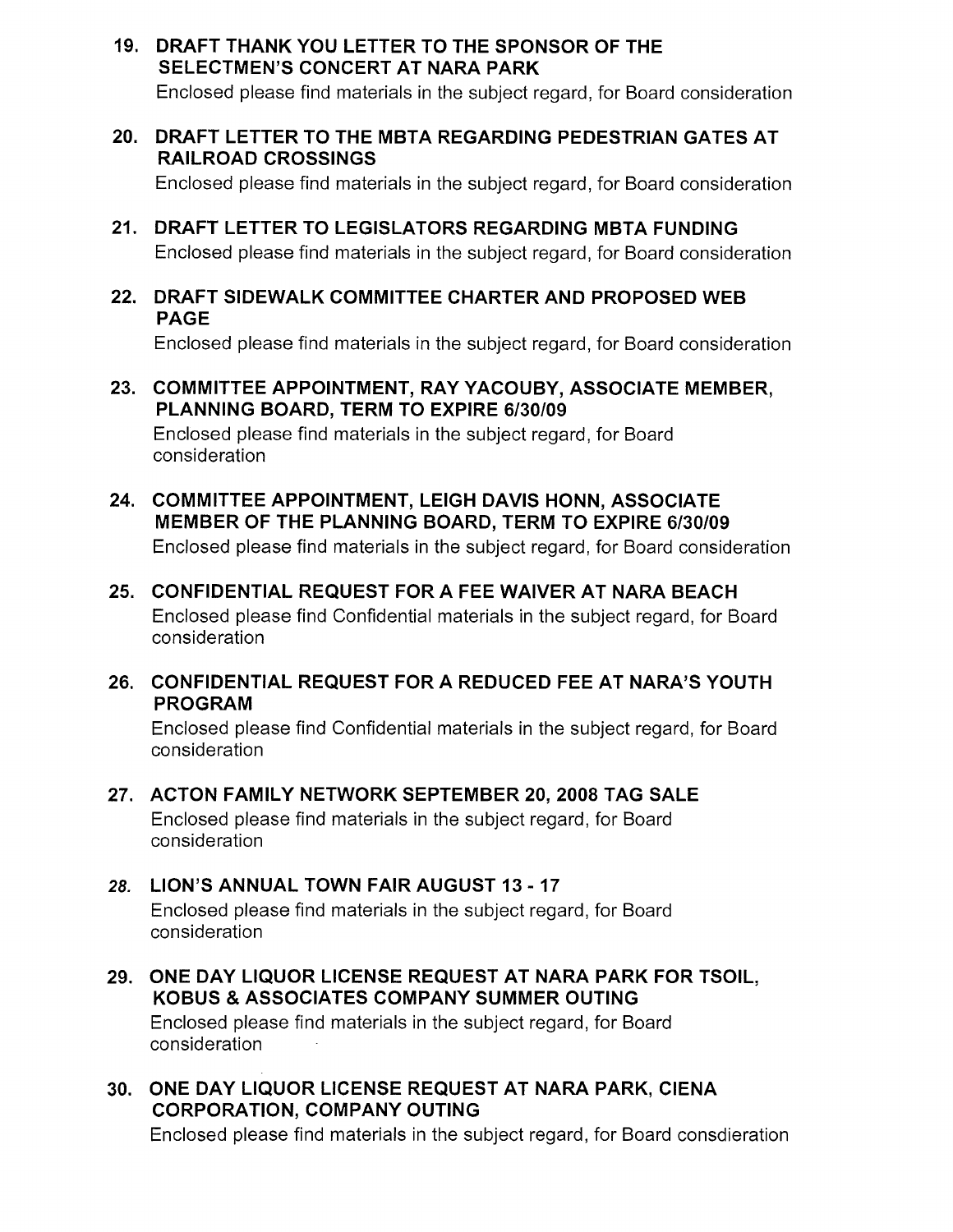# 31. DISPOSAL OF OBSOLETE MATERIALS, ACTON MEMORIAL LIBRARY

Enclosed please find materials in the subject regard, for Board consideration

### 32. ACCEPT GIFT, FRIENDS OF THE ACTON ARBORETUM

Enclosed please find a gift of a Tulip Tree valued at \$260.00 from the Friends of the Acton Arboretum in memory of Carol Lopiccolo, for Board consideration

## 33. ACCEPT GIFT, CITIZENS' LIBRARY

Enclosed please find a gift of \$462.00 from the Citizens Library Auxiliary, to fund Tot-Time expenses, for Board consideration

# 34. ACCEPT GIFTS, PLANNING DEPARTMENT

Enclosed please find donations to the second Town Wide Visioning Session in the amounts listed in the attached Memorandum, for Board consideration

### VI. EXECUTIVE SESSION

# ADDITIONAL INFORMATION

Enclosed please find additional correspondence that is strictly informational and requires no Board action.

### FUTURE AGENDAS

August 11, September 8 & 22

### FUTURE AGENDA ITEMS

# August 11<sup>th</sup>

Historical Commission Oversight Meeting, Clean-Up Day resident request, Cable Advisory Committee Oversight Meeting, Resident request re: Water bottle use.

### MINUTES PENDING VOTES

May 12 &19, and June 9 & 23— Clerk has reviewed and the minutes are in the unnumbered Mail packet for the July 14 meeting for review and will be voted at the August Meeting

### PENDING COMMITTEE APPOINTMENTS

Jeff Clymer, Planning Board Associate (Application returned to VCC for future committee consideration)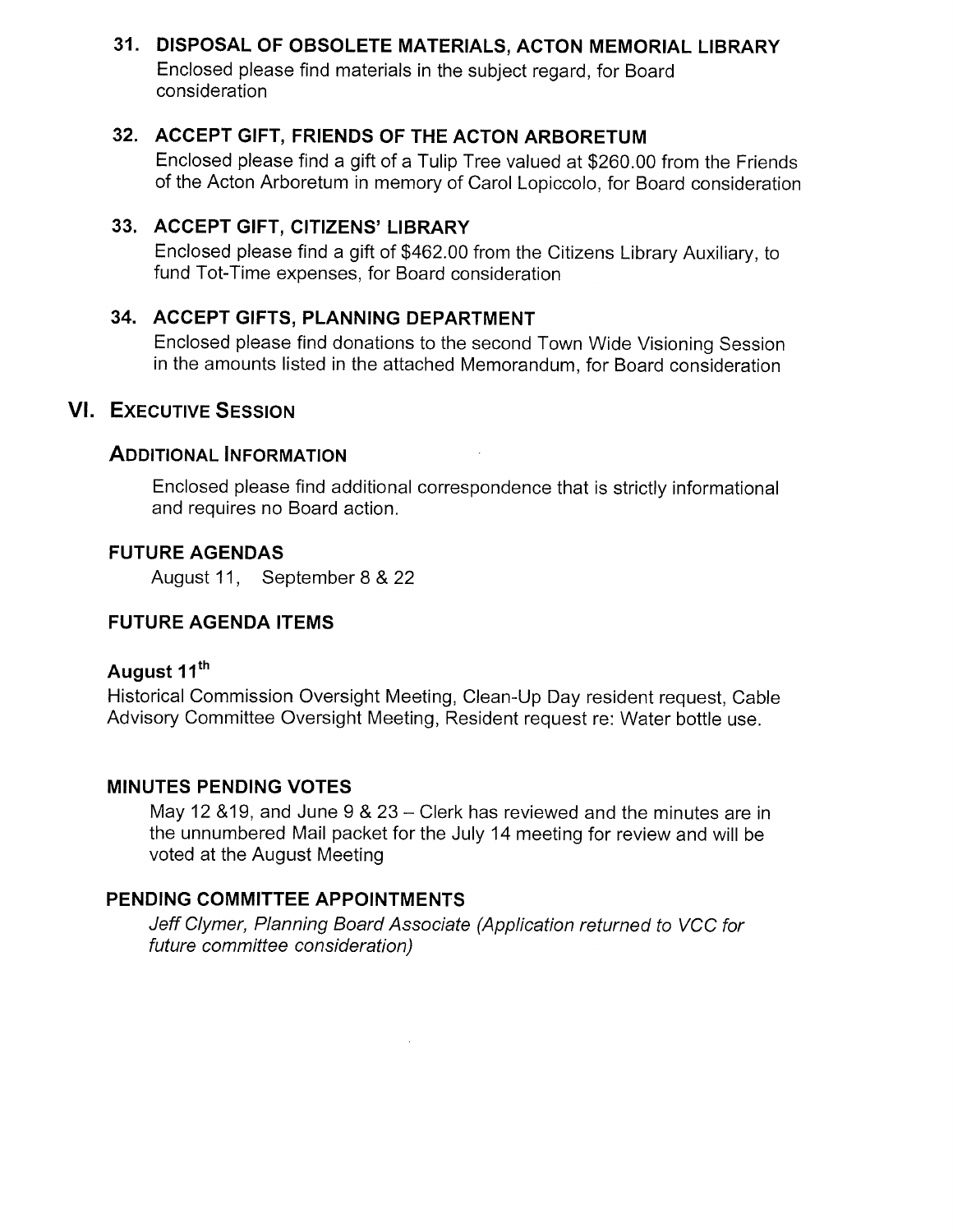# BOARD OF SELECTMEN AND SEWER COMMISSIONERS' MEETING

# July 14, 2008 Acton Town Hall, Faulkner Hearing Room 7:00 P.M.

Present: Lauren Rosenzweig, Andrew Magee, Paulina Knibbe, Peter Berry and Terra Friedrichs, Town Manager Ledoux, Recording Secretary; Christine Joyce. The meeting was televised.

### CITIZENS' CONCERNS

Ann Chang, Billings Street would like the Selectmen to let people know the status and what is going on at the Exchange Hall, and the status of this CPC funded project. Steve reported that he has not resolved the lease for the parking lot associated with Exchange Hall. Counsel has written a lease agreement. Steve thinks they had mutual agreements with the contract for the parking lot. Steve noted that Mr. Berger cannot prove to the banks that he can go forward until the lease is worked out. Andy noted that he needs to finish the entire project within a <sup>3</sup> years time. He has to finish before he gets any money. Ann asked that the Board report on this project on a quarterly basis to update the citizens.

#### OPERATIONAL MINUTE

Steve announced that Frank Ramsbottom has been appointed Building Commissioner.

Scott Morse is filling a Lieutanet's vacancy within the Fire Department.

Police Chief Widmayer and he attended a meeting for House Bill 4870 which would remove our Deputy Chief from Civil Service.

Steve announced that he received one Proposal to Study the Transportation issues.

Steve let the Board know that we have entered into a Larger Visiting Nurses Group that Tuft's Medical will accept

Transfer station hump area work will be completed by the weekend

Steve noted that Bob Mallard's wife passed away. Bob works in the Highway Department. Condolences were offered to the family

### PUBLIC HEARINGS & APPOINTMENTS

### MORRISON FARM DISCUSSION

Walter reported on the Morrison Farm recommendations. Walter spoke about a time table to implement some of the items. Walter wanted to get the trails established around Morrison Property and Ice House Pond. They are looking forward to the connection of the historical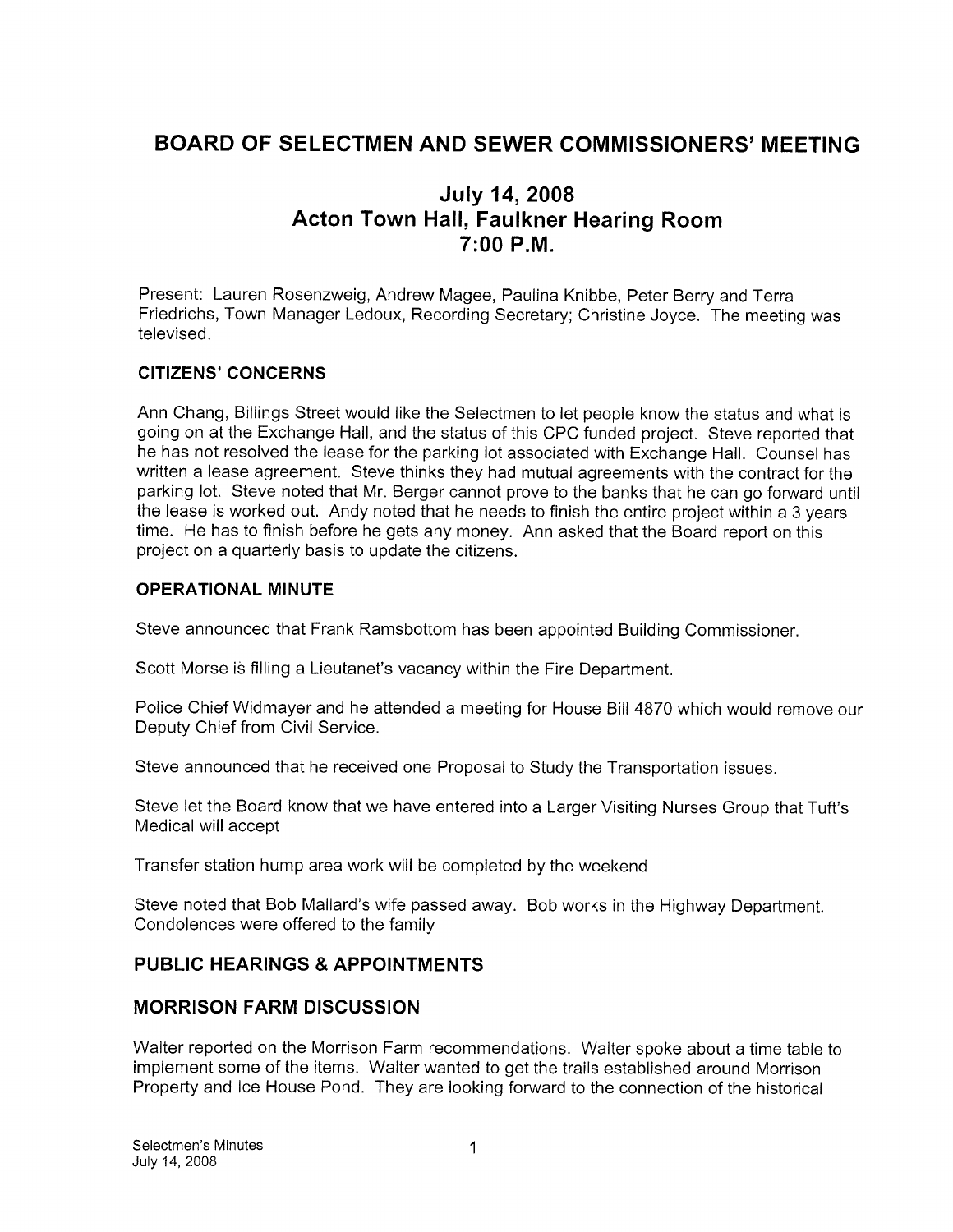wooden bridge behind Powers Gallery. The Power's gave the town an easement. Andy reported that he is now the liaison and he wants to sit down and look at the proposals. Andy wants to create 24 or 36 garden spots for community gardens. The lots were gone in two hours for farming as well as the ones in North Acton. They will look at opportunies with Tom Tidman and Dean Charter.

Walter said the deadline for filing potential town projects is November  $10<sup>th</sup>$ .

Peter asked if there was a Conservation Restriction on the wooded lot.

Terra urged that the project go forward as it was noted at the Community outreach meetings how important it was to the community.

ANDREW MAGEE - Moved to approve the Plans for Morrison Farm as prepared by the committee for passive and active recreation. Paulina second. She is concerned about cemetery land and parking. Paulina asked that we not vote on this tonight, and to table it until the Board can review the plan again. Paulina said she is general support of it as things come forward. Andy withdrew his motion. Walter said that the report talks about recreation fields and open space and that it will be shared with active recreation on some of the property, and it mentions those uses in the upper meadow. They want to preserve the wooded area and basically say if you could find recreational space elsewhere we should look into that. It was suggested it be put on an agenda in the near future. Consensus of the Board that they go ahead with the projects called out for 2008.

Lauren thanked the committee for their great work. The board will look at this at the August Meeting.

# SEWER 0 & <sup>M</sup> RATE SETTING

Steve Barrett, Director of Finance was present to update the Board on Sewer Rates. They propose to set residential rates at <sup>1</sup> .63 cents per gallon and commercial at 2.32 per gallon. They have been using this format for 3 years. Steve said that the water use in down due to the citizens conservation of water. PAULINA KNIBBE - Moved to accept the proposed rate increases. Peter Berry - second Unanimous Vote

# ECONOMIC DEVELOPMENT COMMITTEE OVERSIGHT MEETING

Ed Starz reported on the Economic Development yearly report. They have served an advocacy roll for the business community. They rezoned a parcel at Post Office Square that needed zoning relief with an increase in FAR. They worked with the Methods Machinery to advocate for zoning change in 2007. They reviewed commercial building projects as well.

The new committee is just getting started and Terra said that they are looking for public and private partnerships for friendly development. They spoke about installing sewers in areas that are needed. She asked if sewers could increase commercial growth. Lauren talked about education for businesses regarding the Bylaw to help them understand that it is for the attractiveness of town.

Ann spoke about the uniform tax rate and has been successful and wishes to continue with that Uniform Tax Rate.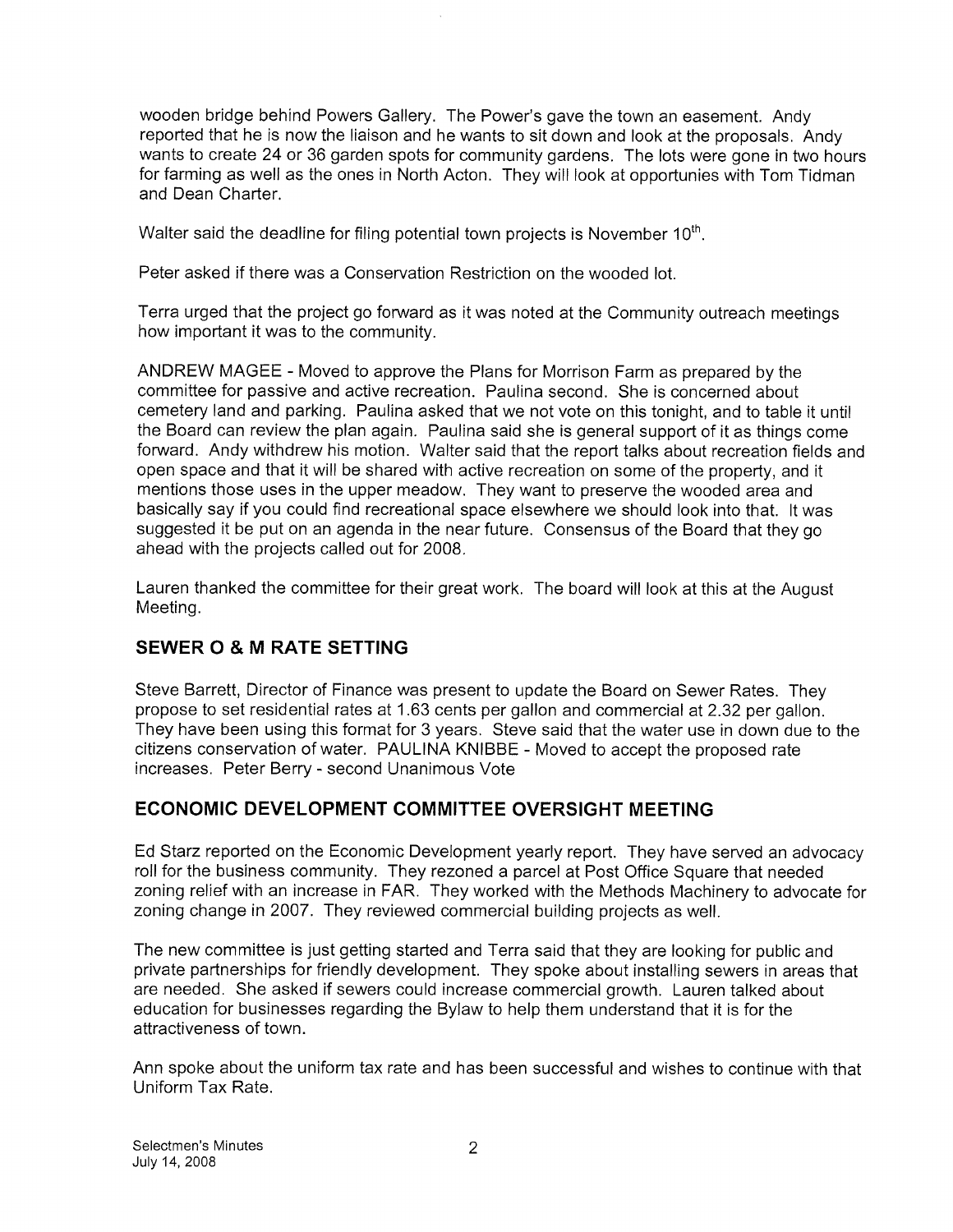Paulina thanked them for their work and asked who would be the Chairman since Ed has left town. Ed said it would be decided at their next meeting.

Peter thanked him for his good work and wished him good luck in Belmont

# HISTORIC DISTRICT ANNUAL OVERSIGHT MEETING

Brian Bendig, Chairman presented the update from last year. They are a busy commission and have experienced an increase in the number of hearings. They are dealing with many complex subjects. Brian noted Anne Forbes and Tom Peterman have resigned. They will struggle on and hope that Ms. Moran will continue on. They want to make their web presentation more user friendly and want to make the process even more understandable and available. They will want to move forward with regulations that are clearer and user friendly. They are looking at expanding the size of the current district areas or adding one or more new areas. They may want to increase the membership on the committee to be able to work through the many reviews and projects. They are looking at a bylaw for minimal repairs regulations so that structures don't get too far down the path and become unable to save. They want the Exchange Hall to take action to stop the deterioration. They want to let people know what they do. They need to have new members. Katherine will be elevated to Full member, and it was noted that in two months they will be losing another full member and will elevate another alternate to the full member position. Most likely it will be filled by David Honn, their newest Alternate member. They will have Alternate openings to fill.

Lauren thanked Anne Forbes and Tom Peterman for their service to the Town. They have done a wonderful job and they were instrumental in the way Acton looks today.

Peter asked about Exchange Hall and how they are involved. The HDC will be heavily involved in the project, compliance with the CPA regulations and to insure compliance through the whole renovation process.

### SITE PLAN #5129/08-414, PETER PIPPOS KARATE CENTER, 452 GREAT ROAD

The proponents want to open a Karate Center because he likes to teach and has been involved since he was 13. ANDREW MAGEE- Moved to close the hearing, and to take it under advisement. PAULINA KNIBBE - second. UNANIMOUS VOTE. ANDREW MAGEE - Moved to Approve the Site Plan application for Peter Pippos Karate Center. PAULINA KNIBBE second. UNANIMOUS VOTE

### PLANNING BOARD ANNUAL OVER SIGHT MEETING

Greg Niemyski, Planning Board Chairman hopes to fill the vacancies on the Board this evening. Accomplishments this year were, they gave flexible parking lot regulations, are promoting green projects. They made recommendation to the cell tower meeting. Crafted an out door seating bylaw for restaurants, Will look at wind turbines, looking for updating the Master Plan and thanked staff.

Terra asked about stakeholders and did not understand how much the developers would have as a stakeholder. Greg asked for a stakeholder example. Terra said a developer.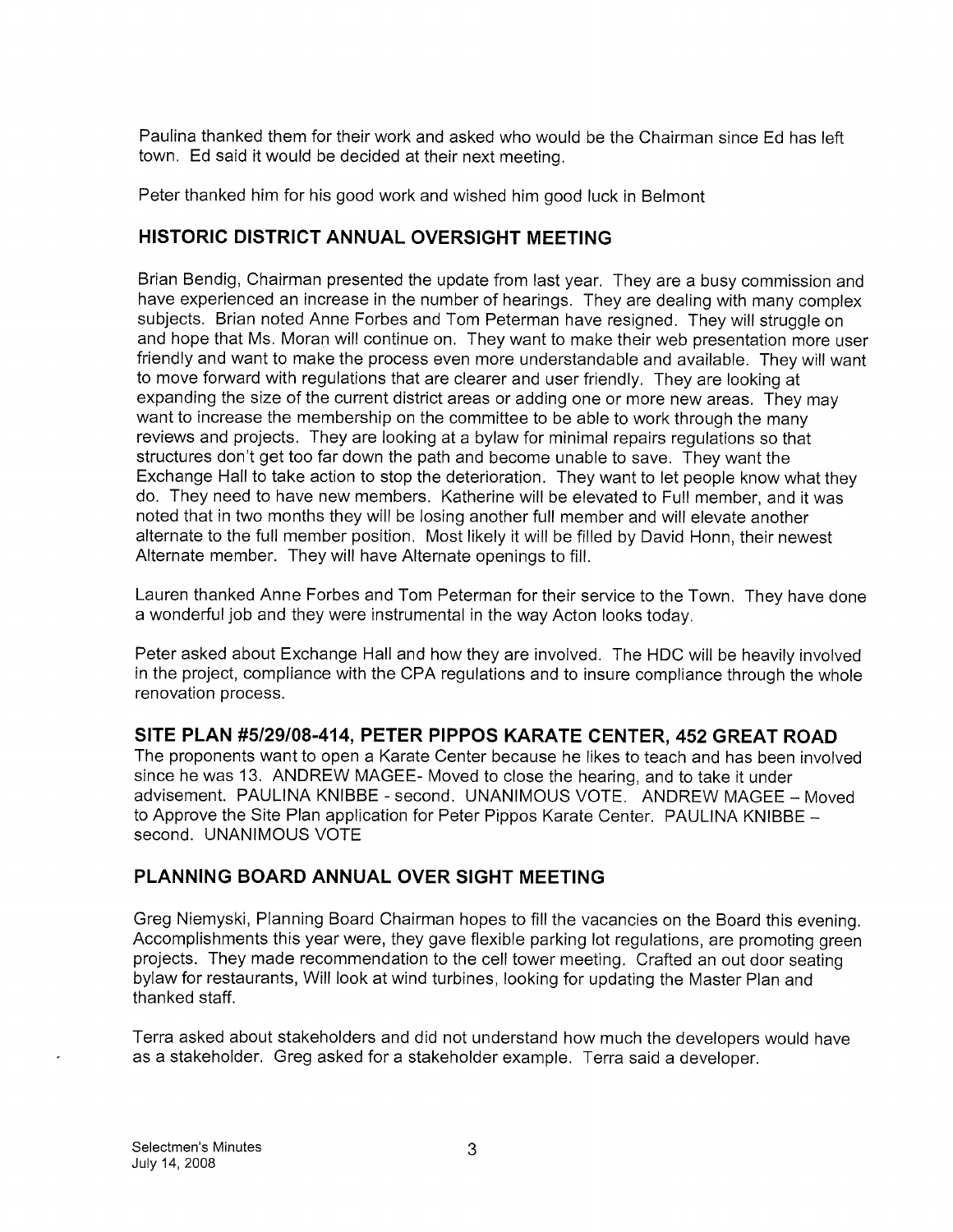Paulina felt that there is a strong desire in town to manage the residential growth; we are limited by State Law and town bylaws. She feels that the town would be receptive to this. Paulina asked that they continue to look toward regulations.

# STEVE JONCUS, COMMUNITY TEAM WORK, TOWNE SCHOOL REUSE PROJECT **STATUS**

They have filed with the ZBA. They have their own vision of affordable housing. They have undertaken the planning and engineering that was needed to file with the ZBA. They have had to look at refinancing for this project. They will use historic tax credits and other funding programs that would be coming from DCHD. They have not been successful in getting the funds and now hope they will get funds now that they have filed. They hope to get into the program in October for funding. They have assembled their team and have completed some preliminary site work and engineering and site work required by ZBA. It will meet an affordable housing need. It will have studios and one two and three bedroom units. They are pricing 14 a lower rate and the remaining a market rate.

Peter asked about tax credits. Steve said there are two kinds coupled with tax exempt ones. The market has changed and the value of the credits has decreased. Steve noted that Yes, it is more competitive but we are in a good position to get the funding.

They will require relief of some zoning regulations due to the tight configuration of the lot.

Terra offered the support of HDC, BOS to write letters to assist them in getting and funds they may be eligible for, and to work with the Town as it is a historical building.

Paulina noted the time it is taking to bring this together. Paulina wanted to alert them to the concern about this schedule. They too wish they could have it move faster and they think it will be successful in the end. Steve said that they appreciate the Board's patience. Lauren said we need to support the Project. PAULINA KNIBBE - Move we write letter to ZBA to support this Project. TERRA FRIEDRICHS — second. UNANIMOUS VOTE

Steve Ledoux was asked to draft a letter for Board signature in support of this project.

# BONNIE BIOCHI, METHODS MACHINERY, STATE INCENTIVE PROGRAMS

Bonnie discussed Economic Target Areas. She spoke about Methods Machinery. They wanted to take advantage of the funding incentives, but the expansion they planned did not fit on the property, so they are looking at a smaller expansion. The Town needs to be an economic target area in order to participate. It works very well and 1,200 business in Mass communities have been helped throughout the State. The Board would need to adopt the ETA designation if they wished to participate. Bonnie suggested that Acton partner with a contiguous community.

Terra asked why she was here. Bonnie said originally because of Method Machinery was asking and wanting relief. And went to the state to find out about programs with incentives to keep business and employers in our towns.

Paulina made a quick comment that it gives us choices and encouraged EDO to look into this.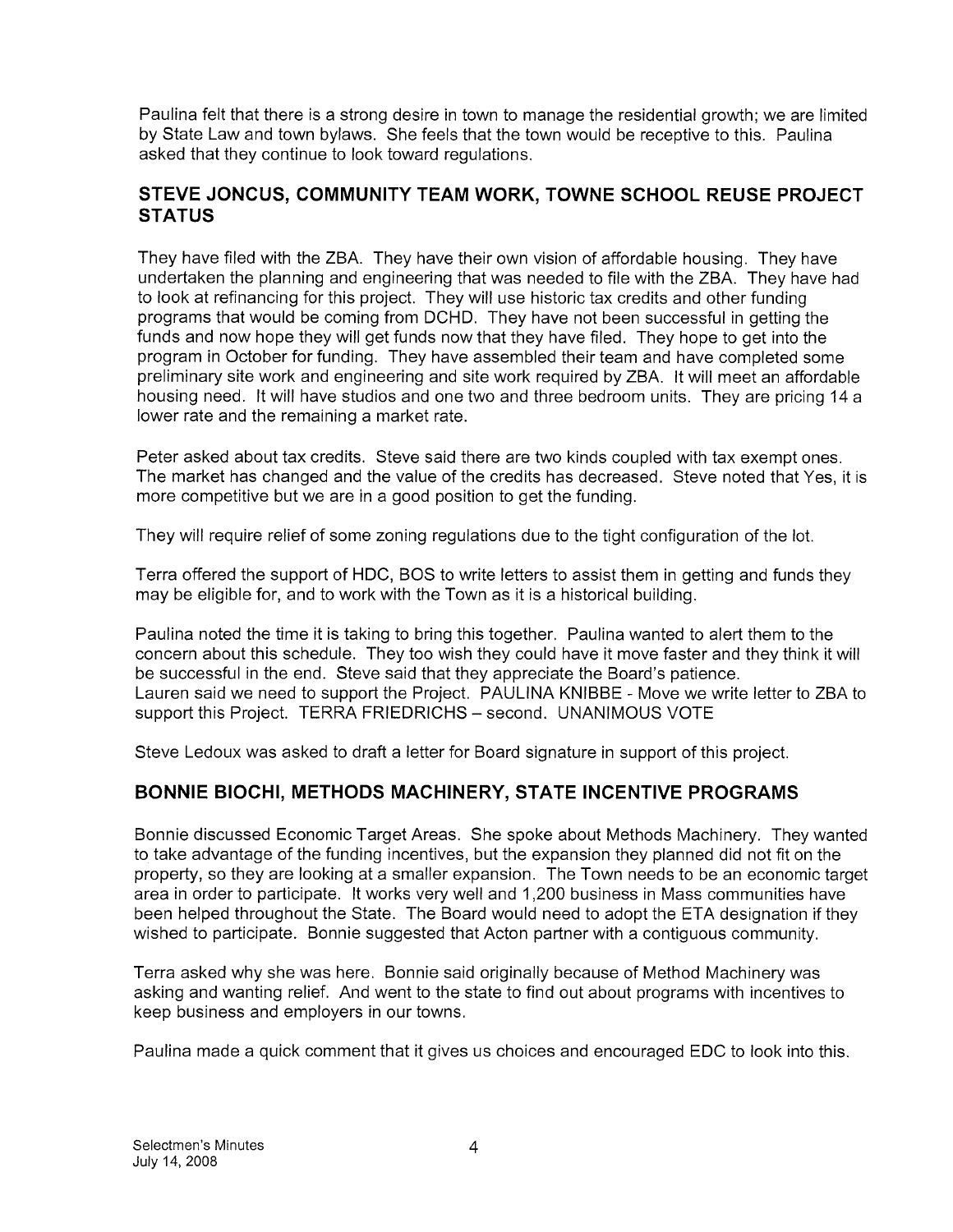### COMMON VICTUALLER LICENSE, BELLA FAMIGLIA RESTAURANT, 59 GREAT ROAD

Mr. Motzi owns the Metro Deli in Westford, and had a Metro Deli in Acton years back. He has been in the food business for many years. This proposed restaurant will be a family friendly restaurant.

Paulina encouraged and hoped it was successful and also thanked him for providing an outdoor café.

Daniel Wagner 54 Great Road stated that he objects.

ANDREW MAGEE — Moved to grant a Common Victualler — PAULINA KNIBBE- second - UNANIMOUS VOTE

### LIQUOR LICENSE, BELLA FAMIGLIA RESTAURANT, 59 GREAT ROAD

Mr. Motzi has had a beer and wine in Chelmsford, he has run restaurants with liquor licenses. He has been General Manager for 12 restaurants. His people will be all tipped trained.

Mr. Wagner 54 Great Road – asked about the bar how many seats 12. Mr. Motzi said the bar is more for holding area until tables open up. Mr. Wagner asked how many seats it would have. Mr. Motzi replied 60 — 80 people.

ANDREW MAGEE - Moved to approve the Full Liquor license for Bella Famiglia Restaurant, Joseph Motzi, Manager. PETER BERRY - second. UNANIMOUS VOTE

# 275<sup>TH</sup> ANNIVERSARY OF THE TOWN OF ACTON

The Board discussed the time of year to schedule the celebration. The Board is looking for help and ideas for when it will be scheduled.

Ann Forbes suggested we do it on Crown Resistance Day.

Kimberly Hughes – spoke about having it on the  $3<sup>rd</sup>$ 

Larry from the Historical Society also thought Crown Resistance Day might work.

Sean Hughes Acton Minuteman wanted to express they have several things going on in September and they need a lot of advance notice so they don't have any scheduling conflicts.

### SELECTMEN'S BUSINESS

#### ALG UPDATE

Lauren outlined the Budget point of view materials and the summary of all the BOS members input.

Andy was pleased to hear the comment that we have an ironic case of the use of funds for New Growth. Most of the new residential growth is more expensive than the money we get in. We have heard loudly that citizens want to see control over town growth or slow it in town. We need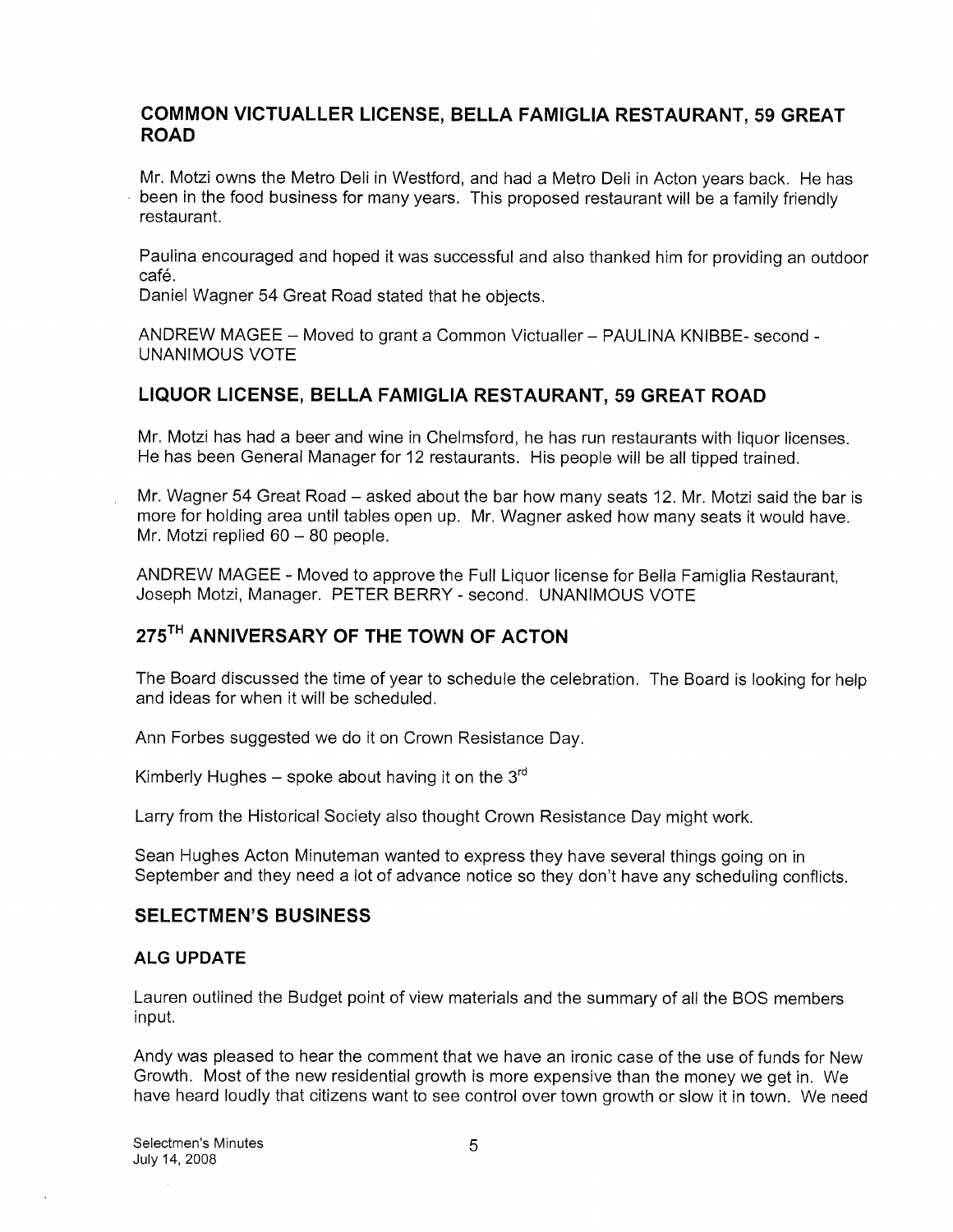to wean ourselves off by not taking the portion of new growth. We should put money aside to purchase land etc.

Paulina was concerned that we have not looked at our budget situation, and asked that we not tie it to a percentage.

Lauren spoke about misconceptions of New Growth. Lauren said we need to discuss land purchase and Smart Growth.

Lauren read through the other selectmen's comments and tried to summarize everyone's opinions. Lauren will make changes to the Consensus Memo she prepared.

### CITIZEN PETITION DISCUSSION

Lauren discussed the petition and it calls for a special town meeting. Lauren asked if they had spoken to the proponents. Steve updated the Board on the need to certify Free Cash by the Dept. of Revenue. Steve wanted to have the Free Cash and returned earnings certified early and his goal was to submit the paperwork for Dept. of Revenue for August  $1<sup>st</sup>$ 

### OTHER BUSINESS

Terra updated the Board on her Outreach meeting

Peter attended CPC meeting and updated the board on the rewrite of the committee documents

Shuttle Proposal, Lauren attended

Lauren thanked ACHC for work on Willow Central

Sidewalk Committee is meeting and reworked their Charter

Andy received notice from Mass Highway he had been selected to serve on BFRT committee.

Lauren informed the Board that we have been approached by the State to site a parking deck at the South Acton Train Station.

### CONSENT

ANDREW MAGEE — Moved to accept the Consent Agenda and to hold Items 16 and 22. PAULINA KNIBBE — second. UNANIMOUS VOTE. ANDREW MAGEE — Moved to approve item 16. TERRA FRIEDRICHS — second.

Terra asked that #22 be pulled and written to have the criteria changed to reflect prioritization criteria.

ANDREW MAGEE — Moved to reinstate Terra Friedrichs to the Historic District Commission as an Alternate, Term to expire 6/30/11. PAULINA KNIBBE - second. UNANIMOUS VOTE

ENTERPRISE BANK - Paulina asked if we need a public hearing to approve the drive-up window which is allowed. The Board can review as a change to the special permit to the mall as a whole. Paulina felt we did not need a public meeting, it is an allowed use.